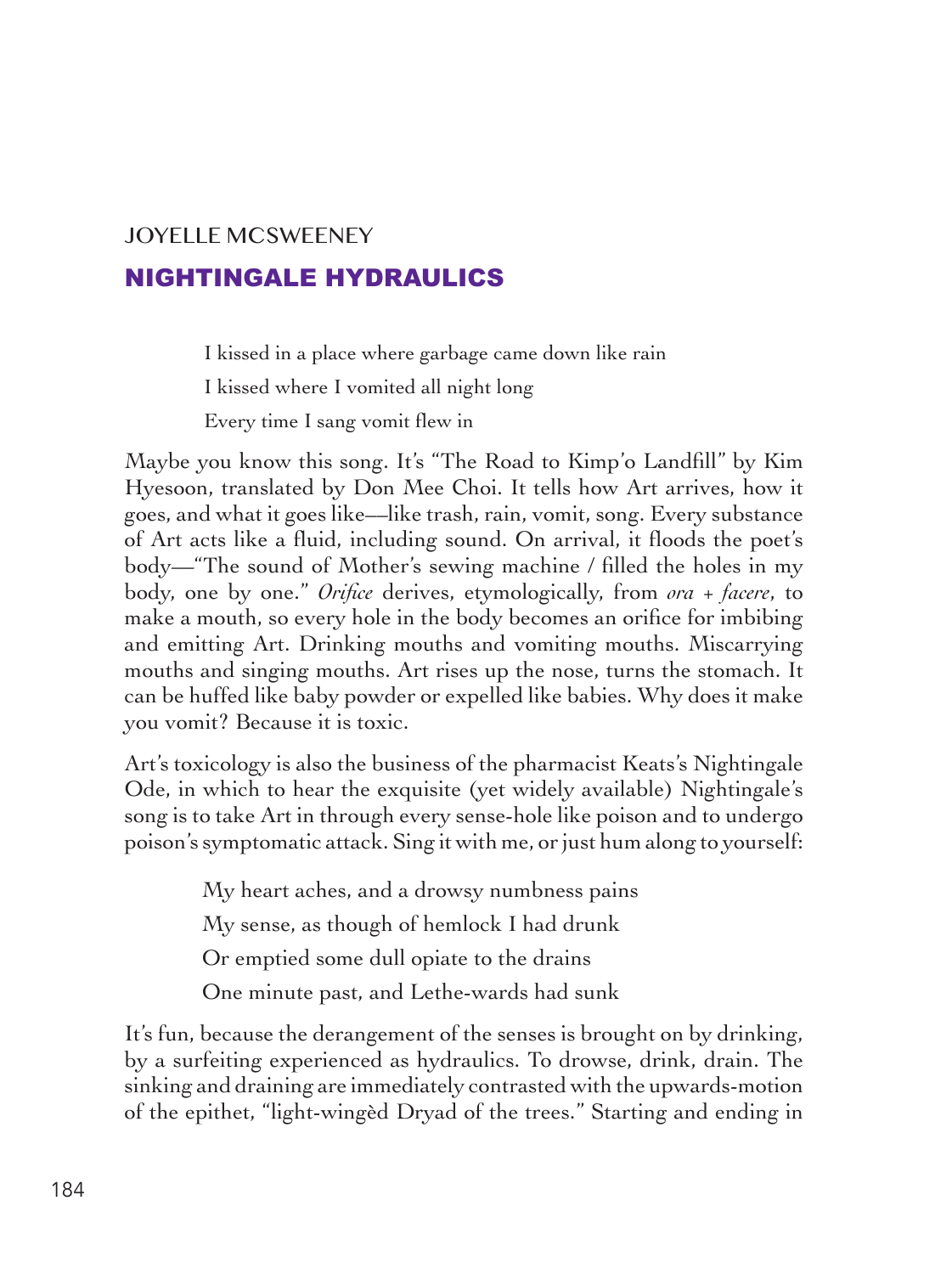"d," the "Dryad" is a mirror image of itself, a sonic and visual imprint of Art's chiasmic possibility, a folded dollar bill. This "light-wingèd Dryad" is the twittering vessel from which the song-poison pours into Keats's ear; it's from this syrupy surplus of "d"s that the drowsing/drinking/draining dribbles, perhaps along the diacritical of the *accent grave* in "wingèd," or else down the winestem of the "y" in "drowsy"–– a dowser or divining rod that indicates where water is, when it points so alertly *down*.

Let's pause by these seductively murky waters to contemplate the ichorousness of Keats's verse––the characteristic/catechretical way his descriptions are suffused by the gorge-rising muchness of adjectives (*ad + jacere*, to throw toward, to hurl). The scholar Nikki Hessell has shown that Keats's reliance on adjectives ending in "y" was particularly singled out for derision by critics, as exemplified by this passage from the infamous *Edinburgh Review* hit-piece:

"Leafy luxury," "jaunty streams," "lawny slope," "the moon-beamy air," "a sun-beamy tale": these, if not namby-pamby, are, at least, the "holiday and lady terms" of those affected creatures who write verses '"in spite of nature and their stars." [qtd in Hessell, 91]

Even for this nay-sayer, Keats's treacly "y" sound is sticky, gumming up the critic's own prose in the phrases "namby-pamby" and "holiday and lady terms" (the former phrase originated as an epithet with which Pope and his contemporaries disparaged pastoralist Ambrose Philip; the latter directly quotes Shakespeare's *Henry IV* describing the weedling language of an unmanly courtier, "perfumèd like a milliner," "a popinjay.") In the language of this Scotch reviewer, the hyperbole of scorn rises like the hyperbole of which Keats is accused, a sugary meniscus to attract the reader's beak. As Hessell goes on to illustrate in her article "John Keats, the Botanist's Companion,"

Keats's descriptive and adjectival habits reflect the textbooks, methods, and jargon of his medico-botanical training. In particular, adjectives ending in "y" do specific, meaningful scientific work that would help a trainee doctor distinguish one plant from another with great precision. The "-y" suffix does not dilute the noun to which it attached, but rather suffuses it, making the quality described integral to how one might view a plant." [100]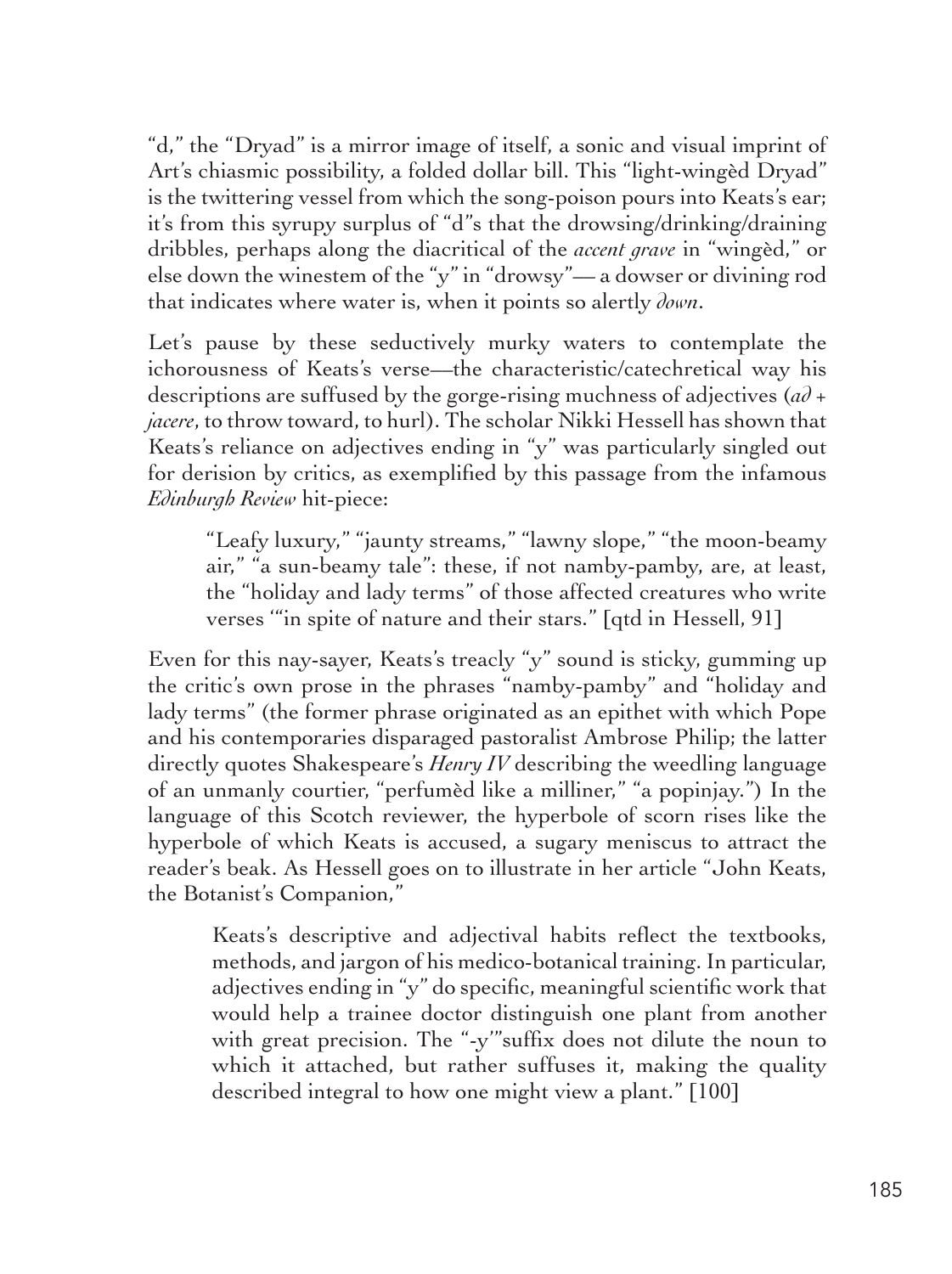As Hessell also shows, such advances in descriptive precision were urgent during the period of Keats's training; there had been several recent cases of fatal poisonings resulting from the misidentification of plants by doctors prescribing botanical cures. Far from a "namby-pamby" weakening of descriptive powers, Keats's adjectival habit entails an intensification as well as a reiteration of the fatal closeness of plants and poisons. It also entails, perhaps, a kind of perverse autohomeopathy––infusing nouns with their own qualities, an oversaturation that emits the dubious elixir of Poesie.

Hessell's article allows us to realize that Keats's adjectives "suffuse" the noun, a parasitical arrangement: the adjective preys on the noun, infusing it with its qualities, like a virus that injects its DNA into a host. This mode of suffusal with a toxic dose of Art is also the method of each Ode, intoxicated by its subject. In the case of the Nightingale, the Ode opens with Keats already aching and going numb from the effects of toxin apparently encountered "one minute past," from essential, undiluted contact with Art via the Nightingale's song.

The dramatization of the poem as teetering off a shallow temporal delay, "one minute past" the hearing of the birdsong, parallels the experience the reader might have, reading the title, gleaning the subject, then leaping over the visual synaptic gap between title and the first line, before tumbling headlong into the full blush of the sensuously and adjectivally suffused Ode. This anesthetic pause, this syncope, might represent the unrepresentable arrival of the song, which must be represented by its toxic and intoxicating after-effects. Or it might represent what happens in the brain's mysterious bower while perceiving Art's arrival, a bower Keats builds and subjunctively anticipates inhabiting in poem after poem right up to the eve of his death, when he is reported to have said to Severn,

I shall soon be laid in the quiet grave—thank God for the quiet grave  $-O$ ! I can feel the cold earth upon me —the daisies growing over me—O for this quiet—it will be my first.

I like it when a saint looks on paradise. 19th century Irish mystic and feminist Frances Cobbe Powers employs a Keatsian phrase to describe the glimpses of the afterlife described by the soon-to-die; she called such deathbed testimony a "Peak in Darien" experience. Typically for Keats, his view from the Peak in Darien is *viewless*: inverted, underground, and tactile.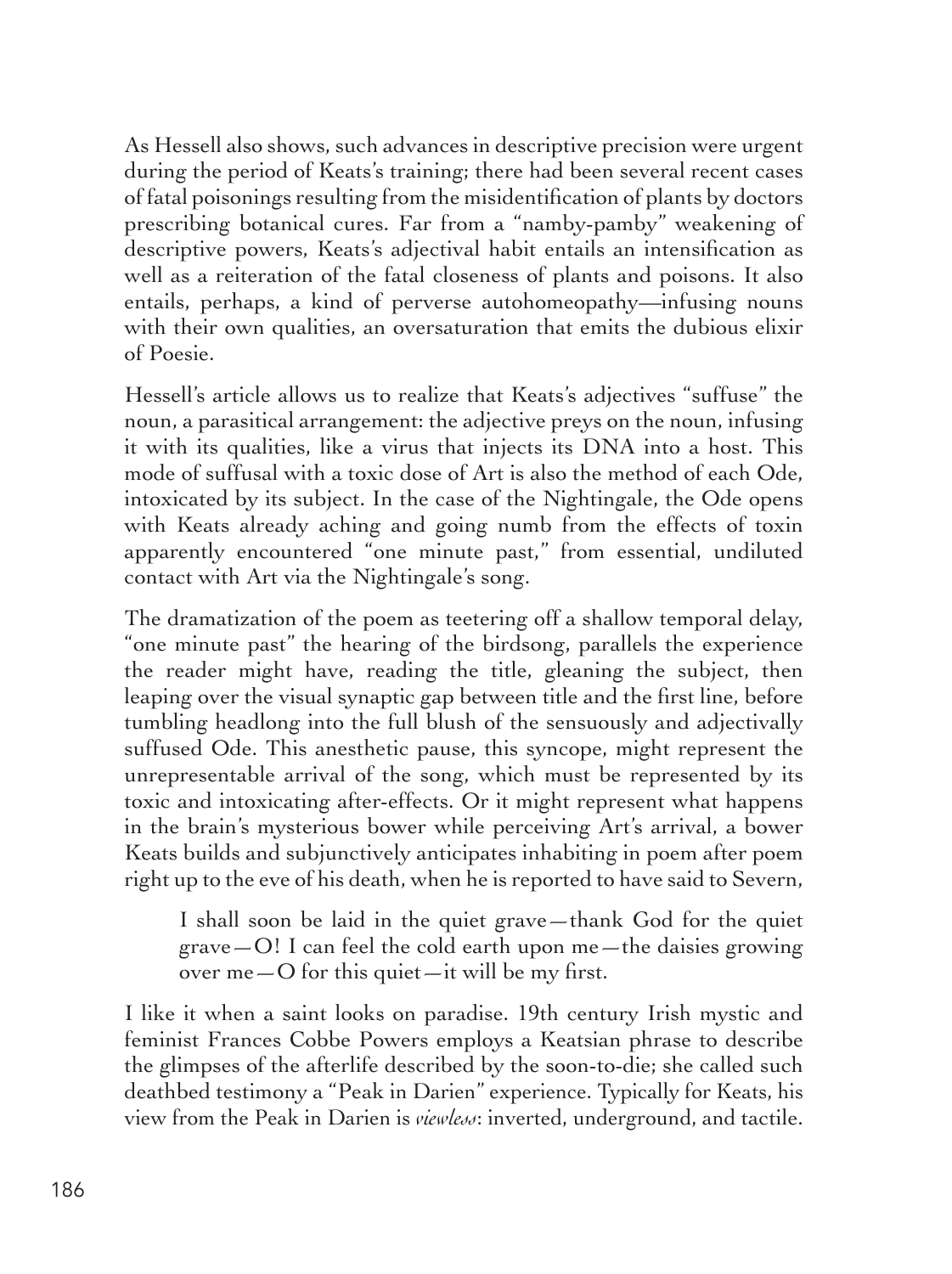To return to our Bird, the Dryad is a version of the poet himself, a species of mobile chiasmus, reversing and improving his most deplored conditions–– rising where the poet sinks, trending elsewhere when the poet remains so definitively "Here." The axes of likeness and unlikeness intersect in phrases that seem to reflect both parties, like the adjective "full-throated," describing at once the bird's throat sufflated with song and the poet's with (poison) drink. Any intoxicated person peering a little too long at a club mirror will have had the uncanny experience of glimpsing an object smeared with a version of herself; just so, the singing Dryad seems to bear the poet's drinking throat. Later in the poem, the poet will be doubled again by his drinking cup which bears, in advance of his drinking from it, his own purple-stainèd mouth. The quality of ambient drunkenness (and maybe ambient doubleness) is like the song itself, and like Art: a font of likeness. It fills and flows from the dim glade and makes more of itself.

As the Ode grows longer, it becomes a channel, a rivulet down along which the song/wine may flow until the speaker wakes, as a drunk might, in a stupor. Admittedly, the poet's drunkenness is not literal but by turns figurative, subjunctive, metaphorical and optative, "as though" and "that I might" and "I will" and "It seems." But since we are fully immersed in the groves of Poesie, the fact that his drunkenness is figurative only renders him all the more drunk, the effects all the more keen. Figuration is the ultimate draught, both hippocrene and hemlock. Under these circumstances, it is not surprising that the speaker-poet wants to be more like the bird, who in fact is already like him, or more like his cup, which is assigned his own purple lip.

To drink from Art's vessel is to participate in a derangèd, Rimbaudean hydraulics of synesthesia, wherein green is "melodious" and the draught the speaker longs for "Taste[s] of Flora and the country green." This draught has been "cooled a long while in the deep delvèd earth," like wine, of course, but also like the dead. In this black-green grove of longing, Keats longs to drink the synesthetic, pharmaceutical-grade melodious green, then wants to hold up a vessel that looks like him, also a vessel, with a "purple-stainèd mouth" and drink (to) death. Such complicated machinery requires complicated English syntax, complicated equipment like subjunctive tenses and tags, requires an arm bent back, a strain, an *accent grave*, to be so devoutly stainèd and strainèd "[t]hat [one] might drink, and leave the world unseen / And with thee fade away into the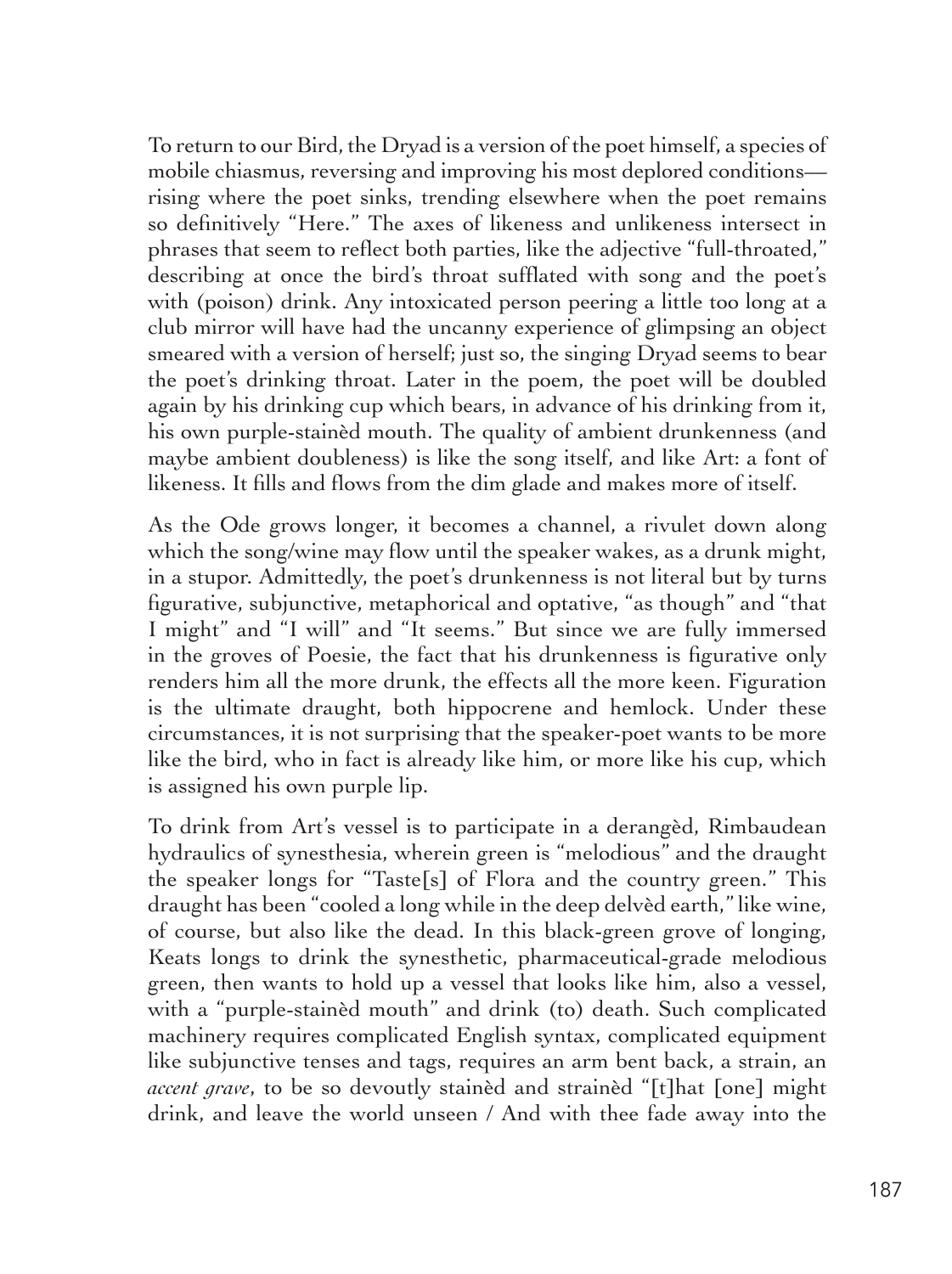forest dim––." Death's triple d: drink, fade, dim. The consonants of "fade" open up to produce the "forest dim" which will be the speaker's Elysian preserve.

Sight must be sacrificed to the other senses to bring about such transport, and the painful dedication to the *accent grave* must be repaid.

> I cannot see what flowers are at my feet Nor what soft incense hangs upon the boughs But, in embalmèd darkness, guess each sweet [...]

Here the *accent grave*, in making "embalmed" one syllable longer than it usually is, does the work of making the darkness slower, embalming it, making a preserve of it, so that it may become a viscous habitation for Keats to cross into. Thus embalmèd, the stanza achieves the bower of fragrant Shakespearean fullness Keats craves, an apprehension of posthumousity, a feeling not of extinguishment but of extension.

This 1819 Ode develops as in a dark room the 1817 sonnet "After dark vapours have oppressed our plains." Unlike the Ode, the sonnet is untitled. As typically presented in volumes of Keats's work, the title is the first line, and the first line stands for the entire sonnet. Meanwhile, the poem itself entails another hydraulic mechanism, first converting the dark vapours of the opening line to a series of light and flowing images, then pressurizing this light tide of associations until we arrive, again, in the deep-delvèd earth, the quiet grave which theoretically shuts up both poet and poem. How precisely is this mechanism constructed? For the first eight lines we are smoothly and rationally guided along by the long clauses and commas of orderly English syntax. However, a fitfulness disrupts this smoothness in the ninth line. In place of conventional sentence structure, similitude takes over the poem, channeling likeness through a series of synaptic dashes:

The calmest thoughts come round us—as of leaves

Budding––fruit ripening in stillness––autumn suns Smiling at eve upon the quiet sheaves— Sweet Sappho's cheek— a sleeping infant's breath— The gradual sand that through an hour-glass runs -A woodland rivulet— a Poet's death.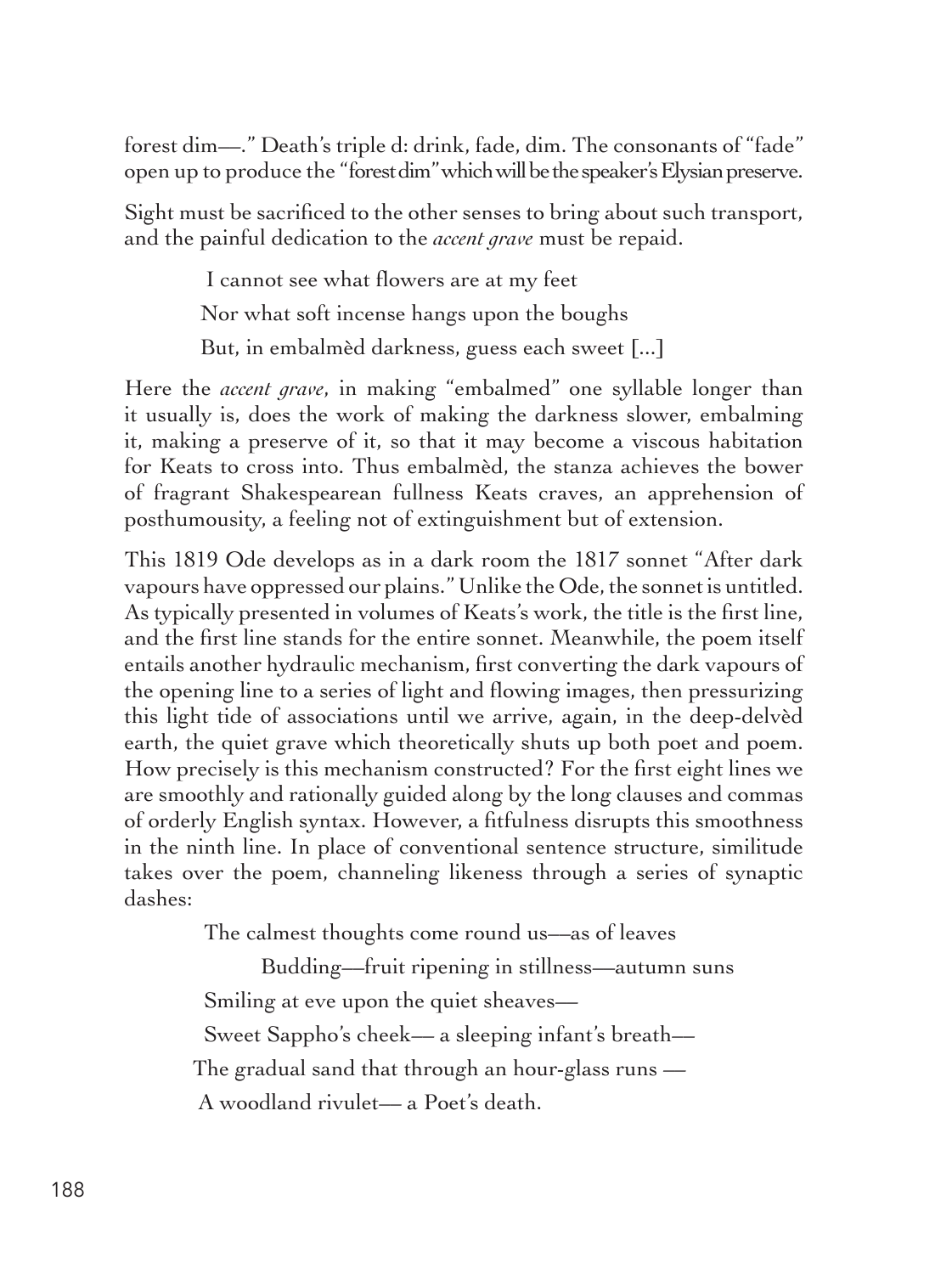Even with the warning bells tolling in the appearance of death's wingman, "breath," and the comparatively long-wending mention of the hour-glass, the final phrase is a shocking arrival. The capitalized "P" is toppled, inverted to the "d" which, as we learn from the Ode, is song's signature, as well as death's. The short "e," which seems to flow from "rivulet" to "Poet" to "death" along the stabby dashes, is an acoustic postalette from the *accent grave*. Death by song, by assonance.

The more famous Ode ends with our Keats trying out posthumicity in his favorite subjunctive location, the fragrant bower, then converted to a new species of bird, not a starling but a "Darkling," perched on the sill of the stanza, a large D on his chest to show whose bird he is. The big D of Darkling is shortly answered by the big D of Death, and we know Keats's confession is true because he calls Death by soft names all marked with the shibboleth *accent grave*––"in many musèd rhymes." Death may be easeful but our "Darkling" is busy; Keats and the nightingale form a chiasmic pump where one source is drained as the other "pours forth":

Now more than ever seems it rich to die,

To cease upon the midnight with no pain,

While thou art pouring forth thy soul abroad

In such an ecstasy!

Still wouldst thou sing, and I have ears in vain––

To thy high requiem become a sod.

The word "drain" does not appear in this elaborately cantilevered subjunctive bit of ode-ing, but its full rhymes "pain" and "vain" do, and the final image of the stanza shows Keats not just drained of hearing but of fluid, the fluid of song, a dry sod.

The penultimate stanza opens with a gust of hoary odic pronouncement, the sod is reinflated to a Bird, the stanza glides over a huge temporal vista on vaguely unpleasant proto-Yeatsian wings. Happily by the last few lines mid-line commas begin disturbing the flow of rhetoric; by the time we are delivered to Keats's favorite sticky images, "magic casements," the faery bower of this stanza proves to be, like Keats himself, and like the leaky vessel that would carry him away to his death, all at sea.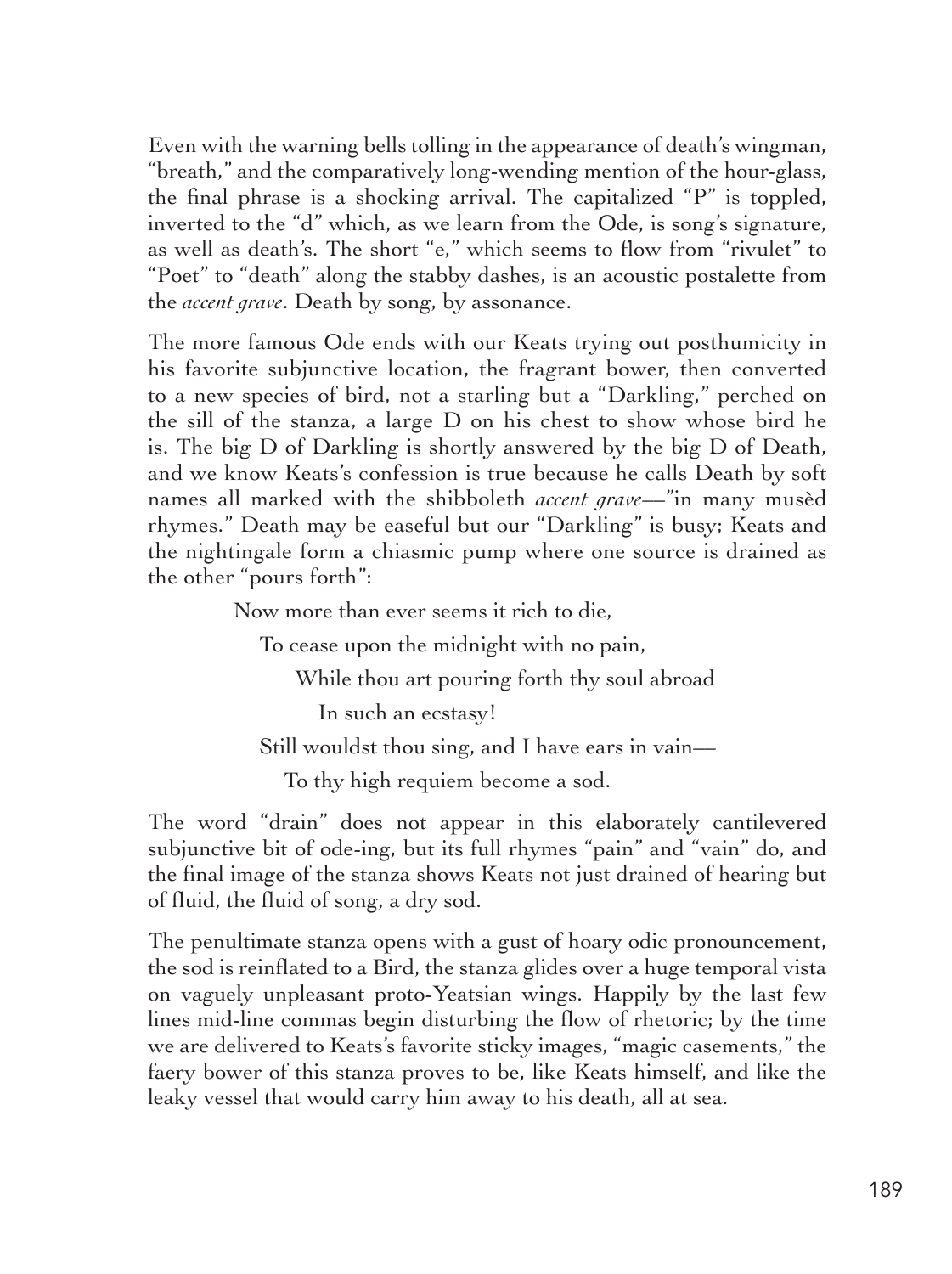This antic disturbance continues into the final stanza, the punctuation, syntax, and phrasing showing Keats to be well-charged-up with Art, even as he depicts it as fled. Sonically speaking, fled is like "dead" when it flows, a riv-u-let. Here even the silence is marked with exclamation points, hyphens, dashes, colons, question marks, a variety of variously sumptuous and flashy dramatic effects that erratically deepen and shorten the depth of perspective until the speaker-Keats himself suddenly shoots bolt upright in the bed of the line, asking "Do I wake or sleep?" as if he were the question mark, the tone that rises on the slim gorge of the English throat.

In his most persuasive Ode, Keats seems to dramatize the irresistible, inundating force of Art's arrival. Art, it seems, is bioidentical with Death, sharing Death's ecstatic properties. Art's ever ramifying effects are always out of synch with themselves––if "one minute past" then also set in elaborate futuristic and optative subjunctive tenses; if present, then also posthumous. In fact we might need to coin a new tense, the "posthumous tense" to describe the way in which poets imagine themselves as denizens of Art's presence. This posthumous tense is also the one in which Kim Hyesoon's speaker (in Don Mee Choi's handling) sings from her forestgrave, as song elapses not from her throat, but from her chest

> From the forest, mosquitoes swarmed and dug on into my scrawny, caved-in chest Born in the 20th century, I was on my way to die in the 21st century*.*

\_\_\_\_\_\_\_\_\_\_\_\_\_\_\_\_\_\_\_\_\_\_\_\_\_\_\_\_\_\_\_\_\_\_

The woodland rivulet is shown to be an uncanny artesian well, a site of not (only) dread but of inventive posthumous extension, where one can be (de-) composing in the shallow grave, and also exuberantly "on my way." The poet has died and yet dwells in Art as in the grave, and the reader may join there, in Narcissistine close reading, so close you drown in it, or drink it up, and vomit song. Such is Art's wellspring, the infernal source of Art. For the death-less Bird: Immortality. For the Death-bound human: posthumicity.